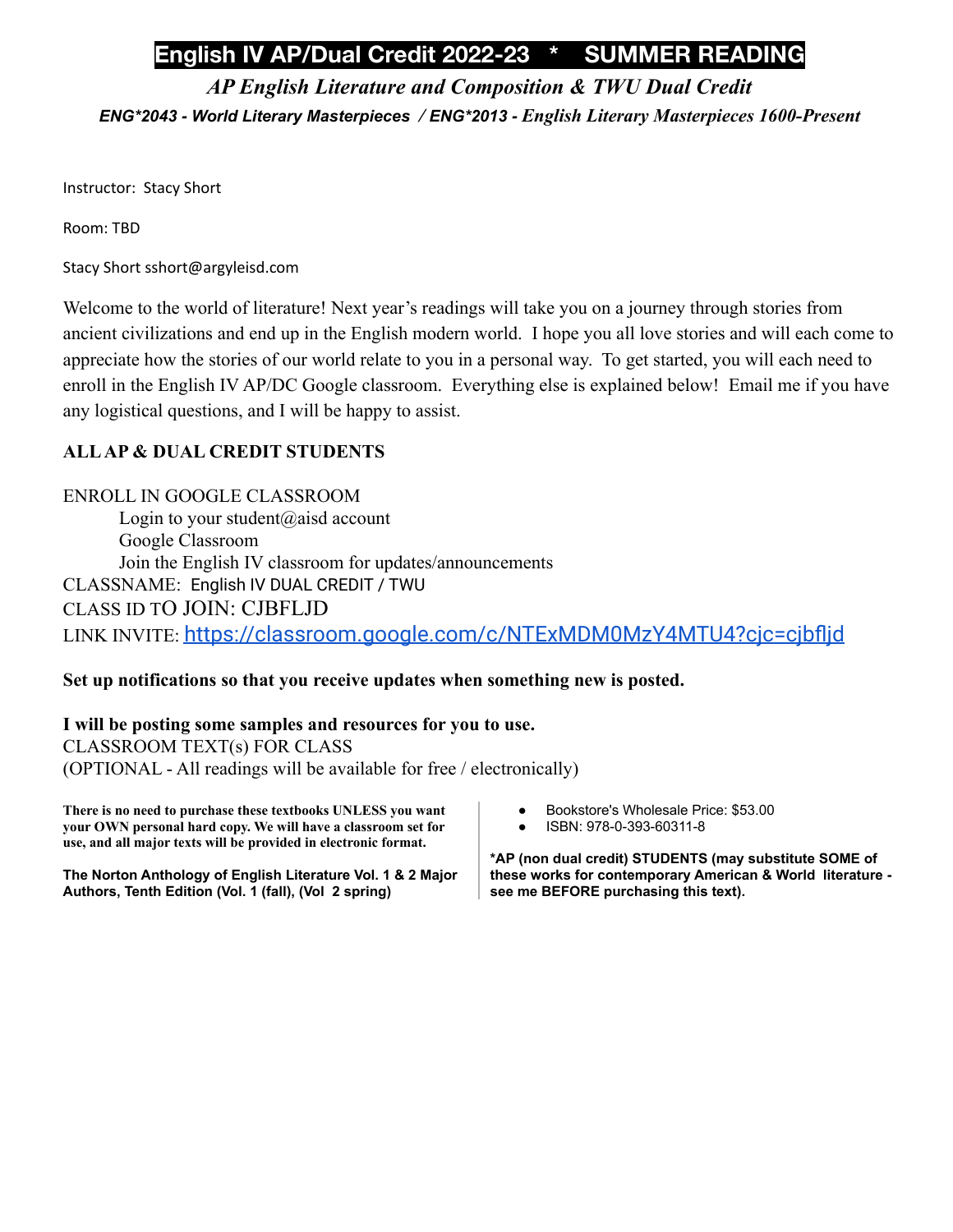# **English IV AP/Dual Credit 2022-23 \* SUMMER READING**

*AP English Literature and Composition & TWU Dual Credit*

*ENG\*2043 - World Literary Masterpieces / ENG\*2013 - English Literary Masterpieces 1600-Present*

## **SUMMER READING REQUIREMENT:**

FICTION READING: Choose a **hard/soft copy** of a fiction book that matches the "common themes". **NO ELECTRONIC VERSIONS ALLOWED FOR THIS BOOK. - The library will check out books to you for the summer if you need that.**

## **ASSIGNMENT:**

- **● Fill out the Google Form on Classroom once you decide on a book (by July 15)**
- **● READ IT**
- **● Complete a Dialectical Journal (see template)**
- **● Upload your completed Dialectical Journal to Google Classroom PRIOR to the first day of school. Those not completing this will need to drop the course unless there are extenuating circumstances (hospitalization, death, emergency, etc…)**
- **● Bring a digital copy of your dialectical journal to class along with your novel (on day 2)**

# **Step-by Step Instructions - Summer Reading Assignment(s)**

- Choose a book of literary quality. If in doubt, search "College Level" SUGGESTED READING LISTS FOR World Literature or English Literature (grade 111-12)".
- Part of the test is for you to decide what is acceptable. Do not assume anything about what I deem has literary merit. For the most part, all books have some sort of literary merit. Do not assume that it has to be a classic. But DO NOT choose a book you have already read as part of your high school curriculum. Choose something new.
- Try to challenge yourself, but DO NOT pick a book that is so far beyond your normal reading that you won't understand it. A standard rule of thumb for choosing a "challenging" book is to read the first page. If you understand every word on the page, then the book is not challenging enough for you and you are not stretching to your full capacity. If you read the page and there are more than five words or concepts that you do not understand, then you should probably NOT pick that book. Choose somewhere in between the two extremes.
- As you read, you will annotate/mark/flag the text IN THE BOOK that relates to the theme. USE THESE MARKERS from the book to create entries for your dialectical journal.
- FLAGGING (and/or annotating) your novel is essential to recognize patterns in theme development, and it will help you to find information quickly when writing for the final product (after school begins). Color coat significant passages in the book that are specific to a particular theme. Example: blue flags mark themes of revenge, red marks fate, etc. As you progress through the book, you will realize that one theme will start recurring more often, or one theme will start standing out more than the others. When you realize this, you can stop marking other themes and focus on one main theme. Occasionally, you will find a couple of major themes and/or motifs that keep recurring. Feel free to continue marking these, because sometimes two major themes are so intertwined that you can't separate them, or they need to be together in order to understand a bigger message.
- FINISH reading your novel before school begins.
- FINISH your dialectical journal before school begins. \*Turn in on Google classroom.
- BRING "flagged" novel with you to class on day one of class and all during the first few weeks.

### **Complete [THIS](https://docs.google.com/forms/d/e/1FAIpQLScWZ-OHJ1ddNwcuIJnZ8vBK3_8XJ4ngQWitW5ZktMBV9oVHPA/viewform?usp=sf_link) form once you have decided on a novel. (Before July 15)**

**\*TURN IN [DIALECTICAL](https://docs.google.com/document/d/1ZaJR_alPlFI_itsn1vT9tZPXtTbhbzRGGToi3kEbxRs/edit?usp=sharing) JOURNAL before the first day of school.**